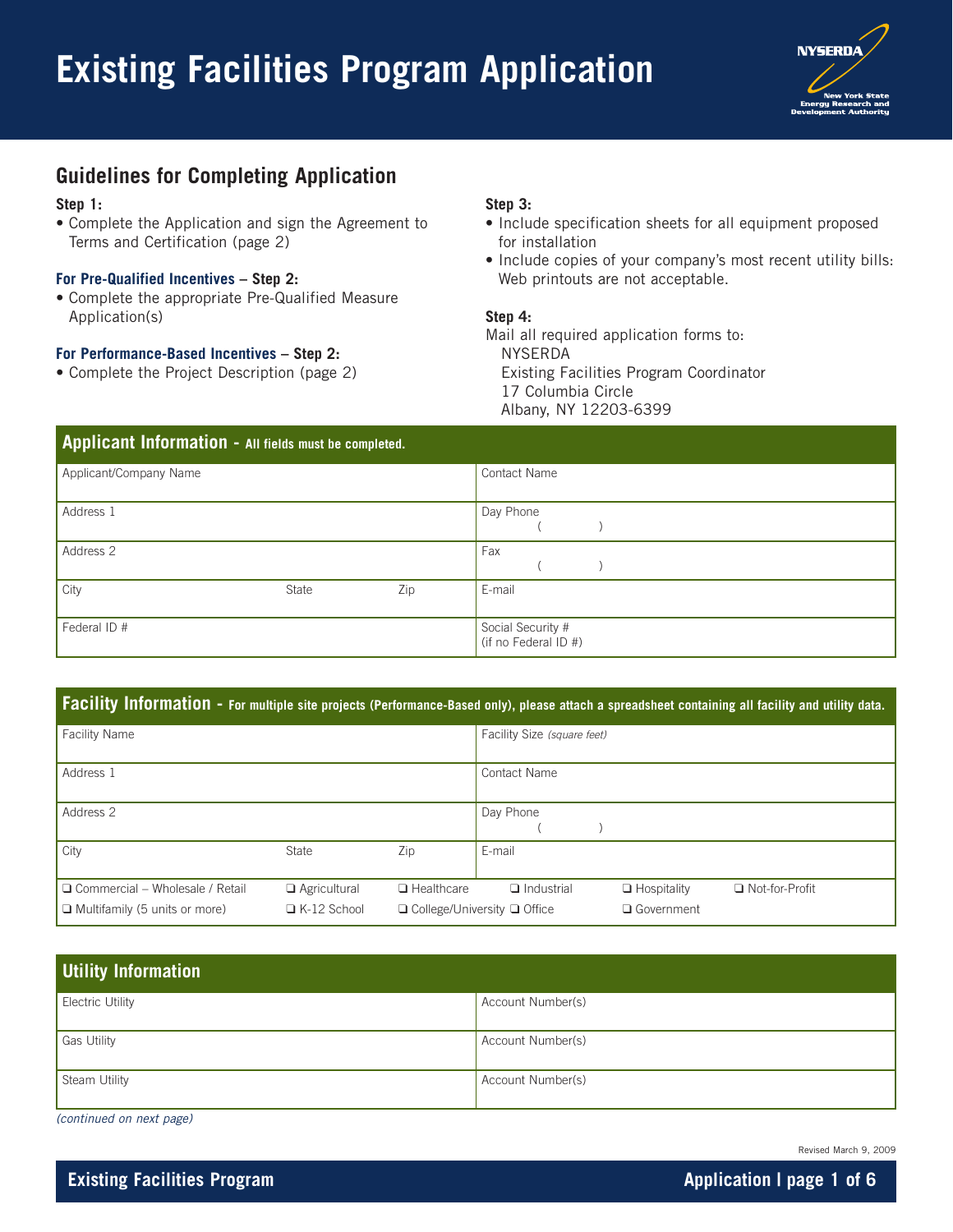# **Existing Facilities Program Application**



(continued from previous page)

| <b>Project Description</b>                                                                                                                                                                                                                                                                                                                                                                                                                                                                                                                                                                               |                                                                                                                                                                                                                                                                                                 |                           |                    |                                                                              |                                                                                                                                                                                                  |  |  |
|----------------------------------------------------------------------------------------------------------------------------------------------------------------------------------------------------------------------------------------------------------------------------------------------------------------------------------------------------------------------------------------------------------------------------------------------------------------------------------------------------------------------------------------------------------------------------------------------------------|-------------------------------------------------------------------------------------------------------------------------------------------------------------------------------------------------------------------------------------------------------------------------------------------------|---------------------------|--------------------|------------------------------------------------------------------------------|--------------------------------------------------------------------------------------------------------------------------------------------------------------------------------------------------|--|--|
|                                                                                                                                                                                                                                                                                                                                                                                                                                                                                                                                                                                                          | $\Box$ Pre-Qualified (If checked, go directly to "Agreement to Terms and Certification" below)                                                                                                                                                                                                  |                           |                    | Project Cost                                                                 |                                                                                                                                                                                                  |  |  |
| Performance-Based                                                                                                                                                                                                                                                                                                                                                                                                                                                                                                                                                                                        |                                                                                                                                                                                                                                                                                                 |                           |                    |                                                                              |                                                                                                                                                                                                  |  |  |
| $\Box$ Gas                                                                                                                                                                                                                                                                                                                                                                                                                                                                                                                                                                                               |                                                                                                                                                                                                                                                                                                 |                           |                    |                                                                              |                                                                                                                                                                                                  |  |  |
|                                                                                                                                                                                                                                                                                                                                                                                                                                                                                                                                                                                                          | $\Box$ Electric (If checked, MUST choose one at right:)<br>$\Box$ Cooling<br>$\Box$ Lighting<br>$\Box$ Motors<br>□ Controls/VFDs                                                                                                                                                                |                           |                    |                                                                              |                                                                                                                                                                                                  |  |  |
| $\Box$ Demand Response (If checked, MUST choose one at right:)<br>$\Box$ On-Site Generation<br>□ Load Curtailment                                                                                                                                                                                                                                                                                                                                                                                                                                                                                        |                                                                                                                                                                                                                                                                                                 |                           |                    |                                                                              |                                                                                                                                                                                                  |  |  |
|                                                                                                                                                                                                                                                                                                                                                                                                                                                                                                                                                                                                          | $\Box$ Combined Heat and Power (CHP applications must include an engineering analysis following the requirements in the CHP systems manual)                                                                                                                                                     |                           |                    |                                                                              |                                                                                                                                                                                                  |  |  |
|                                                                                                                                                                                                                                                                                                                                                                                                                                                                                                                                                                                                          | $\Box$ Industrial Process Efficiency (If available, include a process schematic)                                                                                                                                                                                                                |                           |                    |                                                                              |                                                                                                                                                                                                  |  |  |
| kW Savings                                                                                                                                                                                                                                                                                                                                                                                                                                                                                                                                                                                               | Annual kWh Savings                                                                                                                                                                                                                                                                              | Fuel Savings (or increas) |                    | Annual \$ Savings                                                            | Project Cost                                                                                                                                                                                     |  |  |
|                                                                                                                                                                                                                                                                                                                                                                                                                                                                                                                                                                                                          | If applying with a multiple-site project, please provide a site specific breakout of each of the above data.                                                                                                                                                                                    |                           |                    |                                                                              |                                                                                                                                                                                                  |  |  |
|                                                                                                                                                                                                                                                                                                                                                                                                                                                                                                                                                                                                          |                                                                                                                                                                                                                                                                                                 |                           |                    |                                                                              |                                                                                                                                                                                                  |  |  |
|                                                                                                                                                                                                                                                                                                                                                                                                                                                                                                                                                                                                          |                                                                                                                                                                                                                                                                                                 |                           |                    |                                                                              |                                                                                                                                                                                                  |  |  |
| <b>Agreement to Terms and Certification</b>                                                                                                                                                                                                                                                                                                                                                                                                                                                                                                                                                              |                                                                                                                                                                                                                                                                                                 |                           |                    |                                                                              |                                                                                                                                                                                                  |  |  |
| Pre-qualified projects must<br>submit an application for<br>incentives within 90 days<br>of invoice for the purchase<br>and installation of pre-quali-<br>fied measures. All other                                                                                                                                                                                                                                                                                                                                                                                                                       | I understand that this application may not be approved if the<br>requirements of the program are not met. I understand that<br>final payment will be contingent on meeting all the terms<br>and conditions of the program.<br>If applying for electric incentives, I certify that this Facility |                           |                    | Monthly Rate Adjustment, or is a National Fuel Gas com-<br>mercial customer. | investor-owned utility, and pays the System Benefits Charge.<br>If applying for gas incentives, I certify that this Facility is a<br>gas distribution customer of Con Edison and is assessed the |  |  |
| is an electricity distribution customer of a New York State<br>projects must submit the<br>$\Box$ NYSERDA is instituting a white tags Pilot. By checking this box I transfer ownership and rights to all energy efficiency<br>application either before, or<br>benefits associated with the this project to NYSERDA - including, but not limited to white tags, environmental certificates,<br>within 90 days of, contract-<br>offsets or credits. Collected white tags will be used for increased funding opportunities for NYSERDA's current and future<br>ing for the project.<br>incentive programs. |                                                                                                                                                                                                                                                                                                 |                           |                    |                                                                              |                                                                                                                                                                                                  |  |  |
| Applicant/Company Name                                                                                                                                                                                                                                                                                                                                                                                                                                                                                                                                                                                   |                                                                                                                                                                                                                                                                                                 |                           |                    | Facility Name (Required unless same as Applicant)                            |                                                                                                                                                                                                  |  |  |
| Print Name & Title                                                                                                                                                                                                                                                                                                                                                                                                                                                                                                                                                                                       |                                                                                                                                                                                                                                                                                                 |                           | Print Name & Title |                                                                              |                                                                                                                                                                                                  |  |  |

| Applicant Signature | Date | <b>Facility Signature</b> | Date                  |
|---------------------|------|---------------------------|-----------------------|
|                     |      |                           | Revised March 9, 2009 |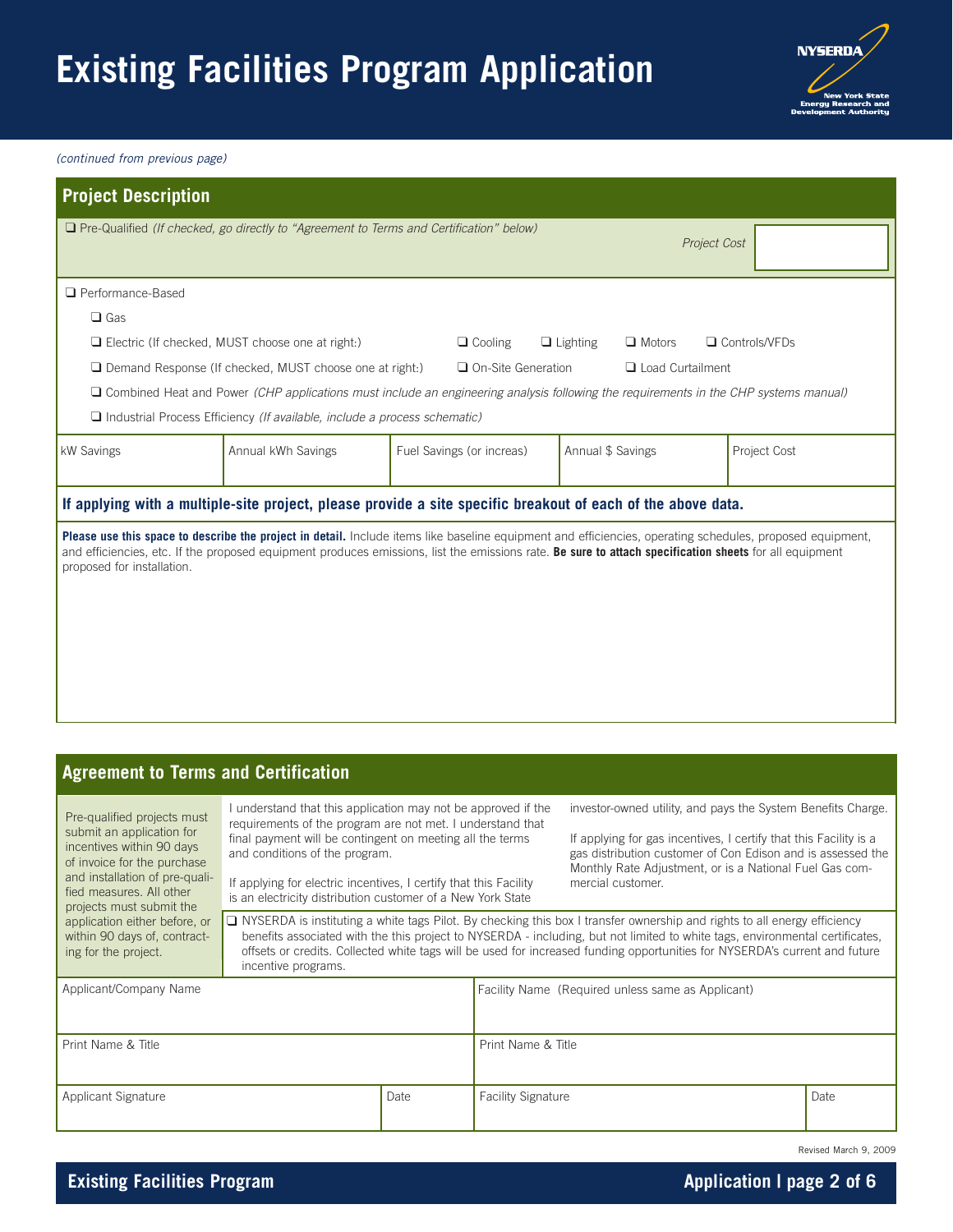

**NYSERD** 

**Applicant \_\_\_\_\_\_\_\_\_\_\_\_\_\_\_\_\_\_\_\_\_\_\_\_\_\_\_\_\_\_\_\_\_\_\_\_\_\_\_\_\_\_\_\_\_ Facility \_\_\_\_\_\_\_\_\_\_\_\_\_\_\_\_\_\_\_\_\_\_\_\_\_\_\_\_\_\_\_\_\_\_\_\_\_\_\_\_\_\_\_\_**

## **Completing the Non-Residential Customer Natural Gas Efficiency Application**

- Fill in the appropriate fields for individual natural gas efficiency measures on pages 4 through 6
- To calculate the **Total Incentive** for each measure, multiply the **Count** (quantity of installed equipment) by the **Unit Incentive** and enter this amount in the **Total Incentive** column
- Enter the sum of the **Total Incentive** for each category on the summary worksheet below
- Add these **Total** amounts together for the **Grand Total**  amount on the last line

## **General Eligibility Requirements for Natural Gas Efficiency**

- Pre-Qualified projects must submit an application for incentives within 90 days of invoice for the purchase and installation of Pre-Qualified measures
- All natural gas measures are for National Fuel Gas small non-residential customers using less than 12,000 MCF per year
- This program is for Existing Facilities only
- Used or rebuilt equipment is not eligible
- Please attach:
- 1) Recent National Fuel Gas utility bills,
- 2) Invoices, including purchase and installation price, and
- 3) Equipment specification sheets, including product manufacturer and model number
- 4) Copy of business certificate or Tax ID#
- ENERGY STAR requirements for boilers are located at: http://www.energystar.gov/index.cfm?c=boilers.pr\_boilers
- ENERGY STAR requirements for programmable thermostats are located at: http://www.energystar.gov/index.cfm?c= thermostats.pr\_thermostats
- ENERGY STAR requirements for commercial kitchen equipment are located at: http://www.energystar.gov/index. cfm?c=commercial\_food\_service.commercial\_food\_service

**Please Note:** all appliances must be installed by a contractor. Non-residential customers applying for a rebate AND the contractor who performed the installation must be able to supply one of the following: Federal ID number, a Certificate of Insurance, or a Business Certificate showing their company's name and address in order for the rebate application to be considered complete. The customized rebates being offered to non-residential customers are available for qualifying equipment purchased and installed on or after November 1, 2007. **The fixed rebates being offered to non-residential customers are available for qualifying equipment installed on or after December 1, 2008.**

### **Individual Measure Incentive Totals**

| High Efficiency Furnaces and Boilers ( $\leq$ 300,000 Btu/h rated input capacity) (page 4)  Total \$ |  |
|------------------------------------------------------------------------------------------------------|--|
|                                                                                                      |  |
|                                                                                                      |  |
|                                                                                                      |  |
|                                                                                                      |  |
|                                                                                                      |  |

**Grand Total Natural Gas Efficiency Incentive Requested \$** \_\_\_\_\_\_\_\_\_\_\_\_\_\_\_\_\_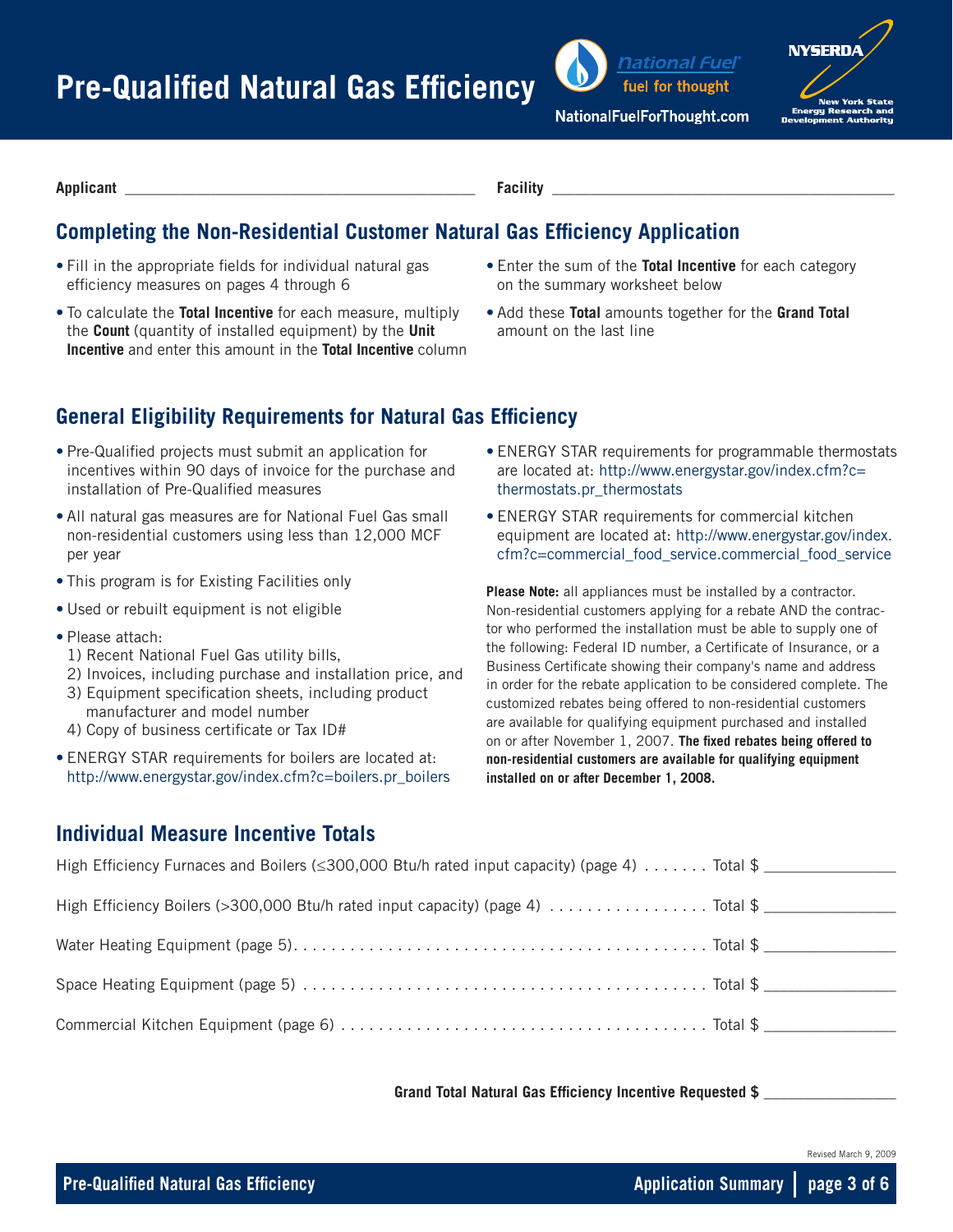# **Pre-Qualified Natural Gas Efficiency**



**NYSERDA** New York State<br>Energy Research and

| <u> ationa</u>  Fue ForThought.com |  |  |
|------------------------------------|--|--|
|                                    |  |  |

| High Efficiency Furnaces and Boilers ( $\leq$ 300,000 Btu/h rated input capacity)                                                                    |                                                                                             |                  |              |                                 |                                  |  |  |
|------------------------------------------------------------------------------------------------------------------------------------------------------|---------------------------------------------------------------------------------------------|------------------|--------------|---------------------------------|----------------------------------|--|--|
| <b>Measure Description and Eligibility Criteria</b>                                                                                                  | <b>Measure Code</b>                                                                         | <b>Unit Size</b> | <b>Count</b> | <b>Unit</b><br><b>Incentive</b> | <b>Total</b><br><b>Incentive</b> |  |  |
| <b>High Efficiency Natural Gas-fired Air Furnace</b><br>• Each eligible unit must have a minimum Annual<br>Fuel Utilization Efficiency (AFUE) of 90% | $AF-1$                                                                                      | ≤300,000 Btu/h   |              | \$500/unit                      |                                  |  |  |
| <b>High Efficiency Natural Gas-fired Hot Water Boiler</b><br>• Each eligible unit must have a minimum<br>AFUE of 85%                                 | $B-1$                                                                                       | ≤300,000 Btu/h   |              | \$600/unit                      |                                  |  |  |
| <b>High Efficiency Natural Gas-fired Hot Water Boiler</b><br>• Each eligible unit must have a minimum<br>AFUE of 90%                                 | $CB-1$                                                                                      | ≤300,000 Btu/h   |              | \$1,000/unit                    |                                  |  |  |
| <b>High Efficiency Natural Gas-fired Steam Boiler</b><br>• Each eligible unit must have a minimum<br>AFUE of 81%                                     | $SB-1$                                                                                      | ≤300,000 Btu/h   |              | \$600/unit                      |                                  |  |  |
|                                                                                                                                                      | Total Furnaces and Boilers ( $\leq$ 300,000 Btu/h) Incentive Requested<br>(enter on page 3) | \$               |              |                                 |                                  |  |  |

| High Efficiency Boilers (>300,000 Btu/h rated input capacity)                                                                      |                     |                          |                                                    |                          |                                  |  |
|------------------------------------------------------------------------------------------------------------------------------------|---------------------|--------------------------|----------------------------------------------------|--------------------------|----------------------------------|--|
| <b>Measure Description and Eligibility Criteria</b>                                                                                | <b>Measure Code</b> | <b>Unit Size</b>         | <b>Count</b>                                       | <b>Unit</b><br>Incentive | <b>Total</b><br><b>Incentive</b> |  |
| <b>High Efficiency Natural Gas-fired Hot Water Boiler</b><br>• Each eligible unit must have a minimum<br>thermal efficiency of 85% | $B-2$               | >300 to ≤500<br>kBtu/h   |                                                    | \$750/unit               |                                  |  |
|                                                                                                                                    | $B-3$               | >500 to ≤1,000<br>kBtu/h |                                                    | \$1,500/unit             |                                  |  |
|                                                                                                                                    | $B-4$               | $>1,000$ kBtu/h          |                                                    | \$2,500/unit             |                                  |  |
| <b>High Efficiency Natural Gas-fired Hot Water Boiler</b>                                                                          | $CB-2$              | >300 to ≤500<br>kBtu/h   |                                                    | \$1,500/unit             |                                  |  |
| • Each eligible unit must have a minimum<br>thermal efficiency of 90%                                                              | $CB-3$              | >500 to ≤1,000<br>kBtu/h |                                                    | \$2,500 /unit            |                                  |  |
|                                                                                                                                    | $CB-4$              | $>1,000$ kBtu/h          |                                                    | \$3,500/unit             |                                  |  |
| <b>High Efficiency Natural Gas-fired Steam Boiler</b><br>• Each eligible unit must have a minimum<br>thermal efficiency of 81%     | $SB-2$              | $>300$ kBtu/h            |                                                    | \$2.00/kBtu/h            |                                  |  |
|                                                                                                                                    | (enter on page 3)   |                          | Total Boilers (>300,000 Btu/h) Incentive Requested |                          | \$                               |  |

Revised March 9, 2009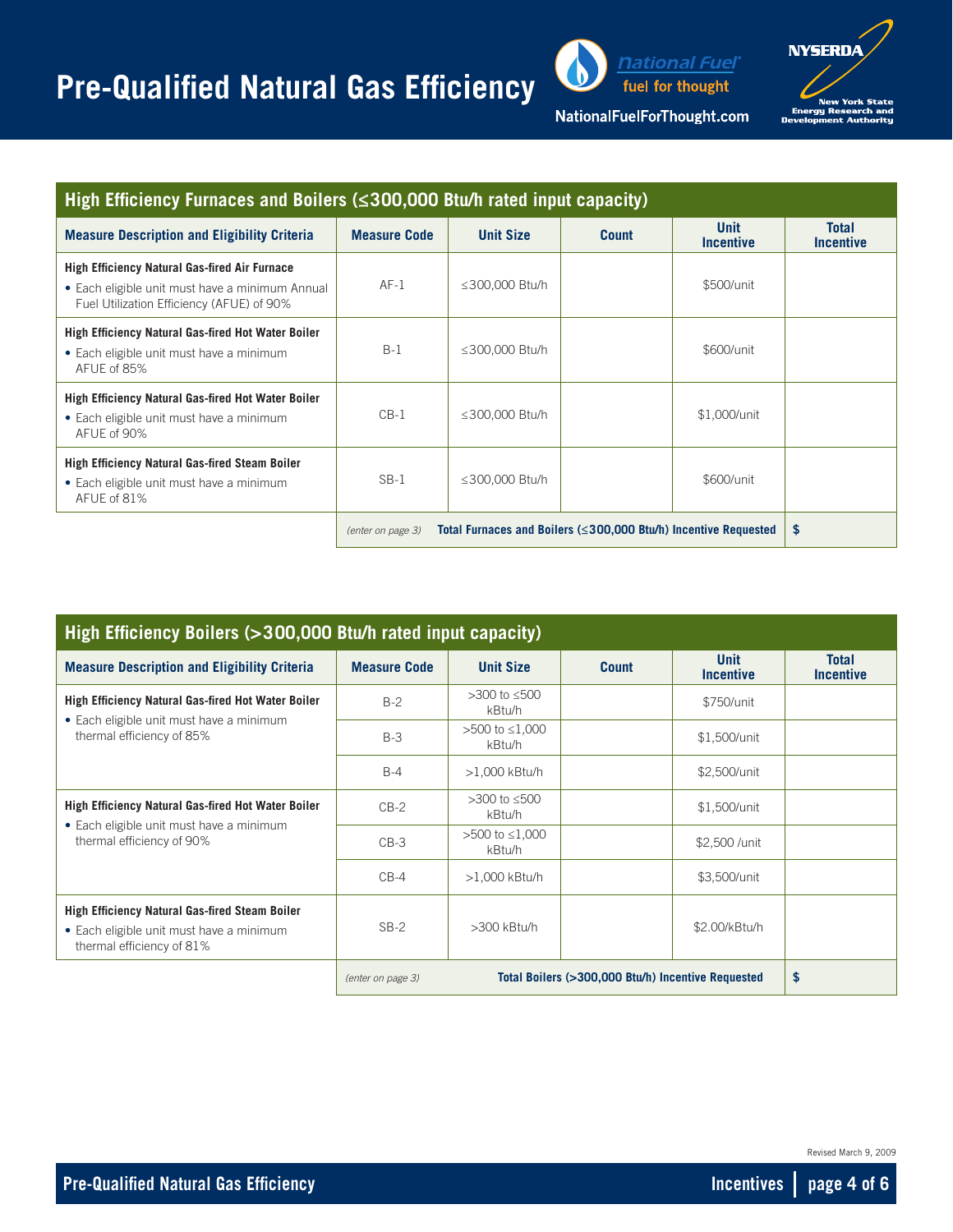## **Pre-Qualified Natural Gas Efficiency**



fuel for thought



NationalFuelForThought.com

| <b>Water Heating Equipment</b>                                                                             |                     |                  |                                                          |                                 |                                  |
|------------------------------------------------------------------------------------------------------------|---------------------|------------------|----------------------------------------------------------|---------------------------------|----------------------------------|
| <b>Measure Description and Eligibility Criteria</b>                                                        | <b>Measure Code</b> | <b>Unit Size</b> | <b>Count</b>                                             | <b>Unit</b><br><b>Incentive</b> | <b>Total</b><br><b>Incentive</b> |
| <b>Storage Tank Water Heater</b><br>• Each eligible unit must have a minimum<br>Energy Factor (EF) of 0.61 | $WH-3$              |                  |                                                          | \$150/unit<br>All Sizes         |                                  |
| <b>Tankless Water Heater</b><br>• Each eligible unit must have a minimum<br>Energy Factor (EF) of 0.78     | $WH-4$              |                  |                                                          | \$350/unit<br>All Sizes         |                                  |
|                                                                                                            | (enter on page 3)   |                  | <b>Total Water Heating Equipment Incentive Requested</b> |                                 | $\boldsymbol{\mathsf{s}}$        |

| <b>Space Heating Equipment</b>                                        |                     |                                                |                                 |                                  |
|-----------------------------------------------------------------------|---------------------|------------------------------------------------|---------------------------------|----------------------------------|
| <b>Measure Description and Eligibility Criteria</b>                   | <b>Measure Code</b> | <b>Count</b>                                   | <b>Unit</b><br><b>Incentive</b> | <b>Total</b><br><b>Incentive</b> |
| New, Low-intensity, Infrared Gas-fired Unit Heaters                   |                     |                                                |                                 |                                  |
| • Only building heating applications are eligible                     | $HE-1$              |                                                | \$500/unit                      |                                  |
|                                                                       |                     |                                                |                                 |                                  |
| <b>New Programmable Thermostats</b>                                   |                     |                                                |                                 |                                  |
| • Unit must meet or exceed ENERGY STAR requirements                   | $HE-5$              |                                                | \$25/unit                       |                                  |
|                                                                       |                     |                                                |                                 |                                  |
| <b>High Efficiency Natural Gas-fired Unit Heater</b>                  |                     |                                                |                                 |                                  |
| • Each eligible unit must have a minimum<br>thermal efficiency of 90% | $UH-1$              |                                                | \$1,000/unit                    |                                  |
| • Unit size $\leq$ 300,000 Btu/h                                      |                     |                                                |                                 |                                  |
|                                                                       | (enter on page 3)   | <b>Total Space Heating Incentive Requested</b> |                                 | \$                               |